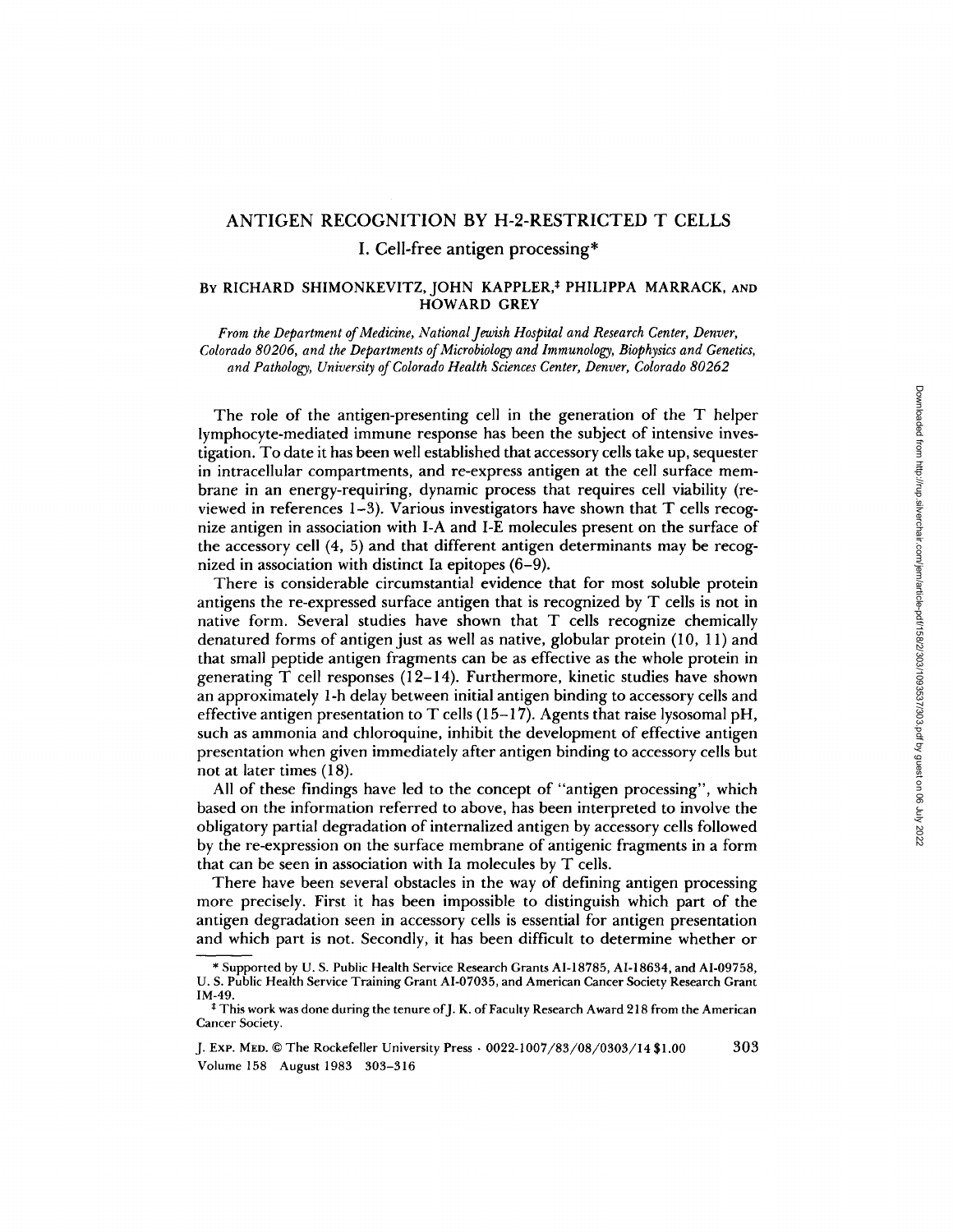not antigen processing involves other modifications to the antigen in addition to degradation.

In this paper we report an experimental technique that has allowed us to make headway against both of these problems. We used the Ia<sup>+</sup> BALB/c B cell lymphoma, A20-2J, as an antigen-presenting accessory cell and the stimulation of interleukin-2 (IL-2)<sup>1</sup> production by a set of chicken ovalbumin (cOVA)-specific,  $I<sup>d</sup>$ -restricted T cell hybridomas as the means of detecting immunologically relevant antigen. Under these conditions viable A20-2J presented native, denatured, and enzymatically or chemically derived peptides equally well to many hybridomas. Most critically however, glutaraldehyde-fixed A20-2J cells presented peptides, but neither native nor denatured intact antigen. We interpret these results to mean that for this antigen and this set of T cells partial antigen degradation is both a necessary and sufficient condition for antigen presentation.

### Materials and Methods

*Mice.* The BALB/c By, B10.D2nSn, D2.GD, and D1.LP mice used to characterize the T hybridomas used in these experiments were originally purchased from the Jackson Laboratories, Bar Harbor, ME or were bred in our own facilities.

*Antigens.* Chicken (c) and turkey (t) ovalbumins (OVA) were purchased from the Sigma Chemical Co., St. Louis, MO. Red jungle fowl (jf) OVA, reeves pheasant (ph) OVA, and chiloe widgeon (w) OVA were prepared from eggs obtained courtesy of Ed Schmitt, curator, the Denver Zoo, Denver, CO by ammonium sulfate precipitation from egg white and carboxy-methyl agarose chromatography (19, 20). Bobwhite quail (q)  $\overrightarrow{OVA}$  was prepared in a similar manner from eggs obtained from the GQF Manufacturing Co., Savannah, GA. Polyacrylamide gel electrophoresis showed that all these OVA preparations contained a major band that migrated with a molecular weight of  $\sim$ 43,000 daltons that co-migrated with the commercially obtained cOVA and tOVA.

Urea-denatured cOVA was prepared as previously described (11). After denaturation with 8 M urea, reduction with 0.2 M 2-mercaptoethanol, and alkylation with sodium iodoacetate, the preparation was sequentially dialyzed against distilled water, buffered saline, and finally balanced salts solution. Sephadex G-75 chromatography was used to separate the opalescent, partially aggregated denatured cOVA from contaminating low molecular weight fragments.

Enzyme digestions and chemical degradation of denatured chicken OVA were carried out as described (21). Trypsin digestion was performed by addition of 1% wt/wt trypsin (TPCK-treated, Worthington Biochemical Co., Freehold, N J) to 200 mg protein in 0.1 M NH4HCO3, pH 8.2. After 4 h at 37°C, another identical aliquot of enzyme was added and the reaction was allowed to proceed overnight before lyophilization. Modification of lysine residues with citraconic anhydride (Eastman Kodak Co., Rochester, NY) before trypsin digestion of denatured chicken OVA (therefore allowing cleavage only at arginine residues) was performed as previously described (22). After trypsin digestion was complete, the lysine residues were unblocked by treatment with 0.04 M pyridine-acetate buffer, pH 3.5. Chymotrypsin digestion was effected by the addition of 2% alpha-chymotrypsin (Worthington Biochemical Co.) to 200 mg protein. After 4 h at 37°C the reaction was stopped by the addition of 160  $\mu$ 1 mM TPCK and the preparation lyophilized. For cyanogen bromide (CNBr) degradation, 168 mg protein was taken up in 70% formic acid and 1.68 g CNBr (Sigma Chemical Co.) added. Overnight incubation in the dark at room temperature was halted by lyophilization.

*t Abbreviations used in this paper:* c, chicken; cOVA, chicken ovalbumin; H-2, histocompatibility gene complex of the mouse; Ia, I-region associated antigens; I-A and I-E/C, the A and E/C subregions, respectively, of the I-region of the mouse H-2; IL-2, interleukin-2; jf, red jungle fowl; MHC, major histocompatibility complex; OVA, ovalbumin; ph, pheasant; q, bobwhite quail; SDS, sodium dodecyl sulfate; t, turkey, w, chiloe widgeon.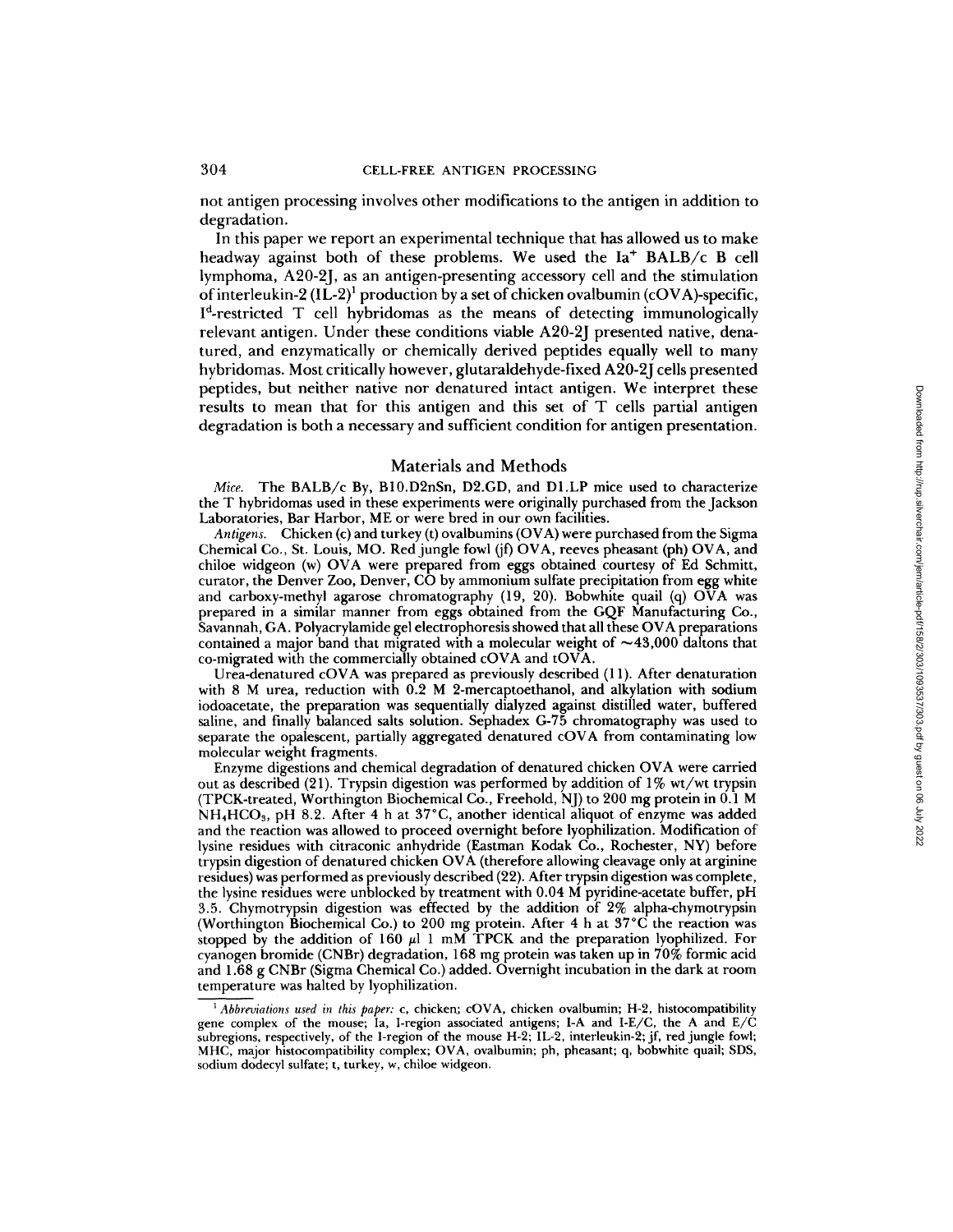*T Lymphocyte Hybridomas.* The cloned, antigen-specific, H-2-restricted T lymphocyte hybridomas used in this study were produced and characterized in a similar manner to that described previously (23). Briefly, 6-8-wk old normal BALB/c By mice were injected with 100  $\mu$ g cOVA in complete Freund's adjuvant at the base of the tail. 7 d later the draining lymph nodes were excised and the cells cultured for 5 d in the presence of antigen in modified Clicks medium. After a subsequent 3-d expansion in IL-2-containing medium, the antigen-reactive T cell blasts were fused to an azaguanine-resistant variant of the AKR thymoma BW5147 with polyethylene glycol. Resultant hybrids were selected for in hypoxanthine/aminopterin/thymidine-containing media and were screened for the production of IL-2 when cultured with cOVA in the presence of A20-2J B lymphoma cells. A subset of these initial hybridomas were selected for cloning based on their unique patterns of cross-reactivity with a series of heterologous OVA's and their alloreactivity against cells bearing H-2 types other than d. Cloning was performed at limiting dilution under conditions in which the selected clones had less than a 2.4% chance of arising from more than one cell. In general, one clone of each hybrid was selected for use and its I subregion restriction determined by mapping antigen responsiveness on BALB/c By (I- $A<sup>d</sup>$ , I-E<sup>d</sup>), B10.D2 (I-A<sup>d</sup>, I-E<sup>d</sup>), D2.GD (I-A<sup>d</sup>, I-E<sup>absent</sup>), and D1.LP (I-A<sup>b</sup>, I-E<sup>absent</sup>) irradiated spleen cells. This MHC-restriction was confirmed by assaying inhibition of antigen presentation by the I-A<sup>d</sup>, I-E<sup>d</sup>-expressing A20-2J cells using the anti-I-A<sup>d</sup> (but not I-E<sup>d</sup>)specific MK-D6 and the anti-I-A<sup>d</sup>, I-E<sup>d</sup>-specific M5/114 monoclonal antibodies. In addition the alloreactivity of each hybrid was tested with spleen cells from a set of H-2 congenic and recombinant mice covering the k, b, s, q, and f haplotypes. The antigenic fine specificities, I subregion restrictions, and alloreactivities of the T hybridomas are shown in Table I. In addition to the antigens displayed in Table I these T hybridomas were negative for IL-2 production when assayed for reactivity on A20-2J presenting cells to duck OVA, goose OVA, chicken conalbumin, purified protein derivative of tuberculin, keyhole limpet hemocyanin, human gamma globulin, and the synthetic polymer poly-L- (Tyr,Glu)-poly t),L-Ala--poly L-Lys (data not shown). Also, with the exception of DO-11.10, none of these hybridomas reacted to cOVA or any of the other OVA's when presented by presenting cells of other than  $H-2<sup>d</sup>$  type.

Antigen-presenting Cells. The I-A<sup>d</sup>, I-E<sup>d</sup>-positive A20-2J (known previously as L10A.2J) B lymphoma line that has previously been shown to present antigen in an MHC-restricted fashion to T cells (24) was used in these experiments. For use in antigen presentation, A20-2J cells were centrifuged from bulk culture and resuspended to appropriate concentrations for addition to micro-culture wells. Antigen-pulsed A20-2J were cultured in the presence of 1 mg/ml OVA for 2 h at 37°C, washed twice with balanced salts solution, and added to micro-culture wells. Our studies with cOVA and previous studies with other antigens  $(25, 26)$  showed that at least  $60$  min was required for processing of protein antigens by A20-2J. For fixation, cells were washed twice with balanced salts solution (after antigen pulsing, if desired) and  $5 \times 10^6$  cells per ml in balanced salts solution were fixed by the addition of glutaraldehyde (Sigma Chemical Co.) to a final concentration of 0.05%. After 30 s at room temperature the fixation was stopped by the addition of an equal volume of 0.2 M lysine (Sigma Chemical Co.) in balanced salts solution, pH 7.4. The cells were then centrifuged and washed once before use. Cells fixed under these conditions could be stored at 4°C for up to 3 wk without impairing their antigenpresenting capabilities.

*Antigen Stimulation Cultures and Assay for IL-2 Production.* Assay for antigen-specific stimulation of IL-2 production by T hybridomas was performed as previously described (23) in 96-well tissue culture-treated micro-culture plates (Flow Laboratories, McLean, VA) using  $1 \times 10^5$  A20-2J B lymphoma presenting cells,  $1 \times 10^5$  T hybridoma cells and (when desired) 1 mg/ml antigen in 0.3 ml complete medium. Cultures were incubated for 24 h at 37°C whereupon the presence of IL-2 in the culture supernates was assayed by using the IL-2-dependent HT-2 cell line. IL-2 titers are expressed in U/ml.

*Amino Acid Incorporation by Glutaraldehyde-fixed A20-2J Cells.* Indicated number of A20- 2J, freshly 0.05% glutaraldehyde-fixed A20-2J, and A20-2J cells that had been fixed 5 d previously with 0.05% glutaraldehyde then stored at 4°C, were pulsed for 8 h at 37 °C in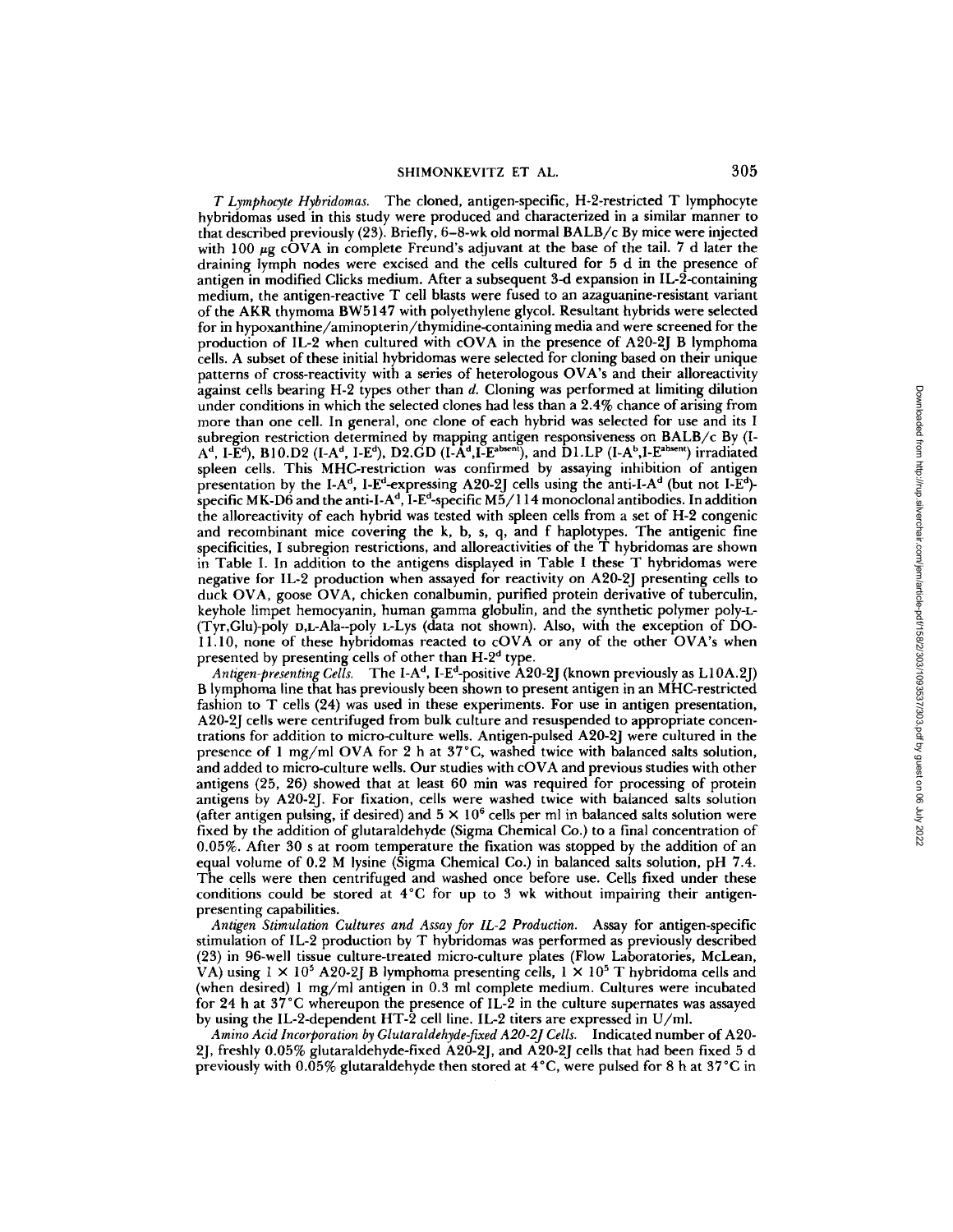0.2 ml of medium containing  $[{}^3H]$ leucine (600  $\mu$ M, 33  $\mu$ Ci/ $\mu$ mole, New England Nuclear, **Boston, MA). Cultures were then harvested onto glass fiber paper, washed, fixed with 10% trichloroacetic acid and absolute methanol and [3H]leucine incorporation enumerated on a Beckman LS-2800 scintillation counter.** 

*Catabolism of <sup>125</sup>I-Labeled cOVA.* Denatured cOVA was labeled with <sup>125</sup>I by the Chlor**amine T method (26). In order to assess the ability of A20-2J cells to catabolize denatured**  cOVA after fixation,  $5 \times 10^5$  fixed or unfixed A20-2J cells were incubated for 24 h at  $37^{\circ}$ C in 1.0 ml of medium containing 1 mg  $^{125}$ I-COVA ( $\sim$  2  $\mu$ Ci/mg). The cells were then collected and washed once with balanced salt solution. The <sup>125</sup>I-COVA remaining **associated with the cells was examined by dissolving the cell pellet in 1.5% sodium dodecyl sulfate (SDS) containing 2-mercaptoethanol and analyzing a portion of the lysate using SDS-polyacrylamide gel electrophoresis according to the method of Laemmli (27). A 12.5% gel was used. The t25I-labeled peptides were visualized using Kodak XAR-S film**  exposed at  $-70^{\circ}$ C.

### **Results**

Antigenic Fine Specificities of the T Hybridomas. The T cell hybridomas used in **these experiments were prepared from three separate hybridizations of BALB/ c anti-OVA T cell blasts to BW5147 thymoma cells. T hybridomas prepared under identical conditions have already been characterized (23) and, therefore, the general properties of these cells will not be discussed. As can be seen in Table I, when assayed by their ability to be stimulated to produce IL-2, each of the selected cOVA-specific hybrids had a unique specificity defined by the combination of its I-region restriction specificity, its cross-reactivity pattern with a set of heterologous OVA's, and its pattern of alloreactivity on** *non-H-2 a* **presenting cells. In constructing this set of cOVA-specific hybridomas, each with a unique receptor, we hoped to cover as many of the various ways as possible in which BALB/c** T cells could recognize cOVA in association with either the I-A<sup>d</sup> or I-**E d molecule. In retrospect, based on the evidence presented below, it would appear that this set of hybridomas define a number of different antigenic regions on the cOVA molecule, although some members of the set appear to recognize** 

| u |
|---|
|---|

*Cloned BALB/c-derived, cOVA-specific, I<sup>d</sup>-restricted T Cell Hybridomas Used in These Studies* 

|            |      |       | IL-Production (U/ml) in response to A20-2J cells presenting these | I-sub region |      | Alloreactivity |                 |                  |        |                  |
|------------|------|-------|-------------------------------------------------------------------|--------------|------|----------------|-----------------|------------------|--------|------------------|
| Hybridoma  | cOVA | ifOVA | phOVA                                                             | tOVA         | qOVA | wOVA           | No an-<br>tigen | restriction      | $IL-2$ | Speci-<br>ficity |
|            |      |       |                                                                   |              |      |                |                 |                  | U/ml   |                  |
| 3DO-26.1   | 640  | 160   | 320                                                               | 320          |      |                |                 | I-E <sup>d</sup> | –      | none             |
| 3DO-36.6.1 | 80   | 320   |                                                                   | 640          | 80   |                |                 | $1-Ed$           | --     | none             |
| 4DO-63.10  | 320  |       | 640                                                               | 320          |      |                |                 | $I - Ed$         | –      | none             |
| 3DO-54.8   | 640  | 320   |                                                                   | ---          | 160  |                |                 | $I-A^d$          | 80     | $I-Af,s$         |
|            |      |       |                                                                   |              |      |                |                 |                  | 10     | $1-Ak$           |
| 3DO-54.6   | 640  | 160   |                                                                   |              |      |                |                 | I.A <sup>d</sup> | --     | none             |
| DO-11.10   | 640  | 320   |                                                                   |              |      |                |                 | I-Adorb          | 20     | $I-Ab$           |
| 3DO-18.3   | 640  | 640   | 320                                                               |              | 320  |                |                 | $I-A^d$          | --     | none             |
| 3DO-46.4   | 320  | 160   | 320                                                               |              |      |                |                 | $I-A^d$          | -      | none             |
| 3DO-20.10  | 640  |       |                                                                   |              |      |                |                 | $I-A^d$          |        | none             |
| 4DO-11.7   | 640  |       |                                                                   | 640          |      | 320            |                 | $I-Ad$           |        | none             |

**Antigen stimulation cultures and IL-2 assay performed as described in the Materials and Methods. Data presented is averaged from numerous assays over a several week period. Variance of IL-2 responses are ± one dilution except for negative responses which were never positive.**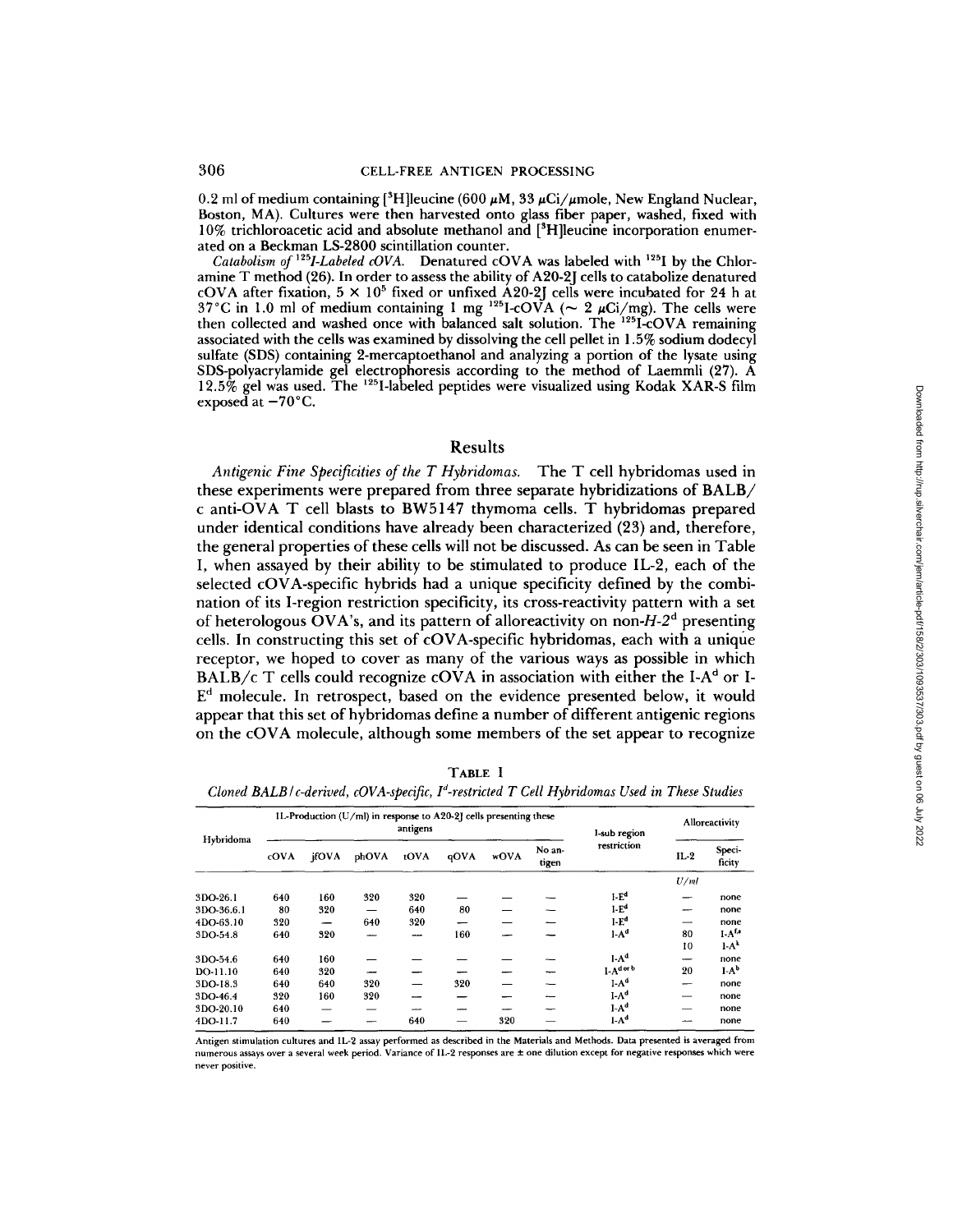the same general region of cOVA, with fine specificity differences defined by their patterns of cross-reactivity.

There are several points worth noting about the reactivity patterns of the hybridomas. 3DO-36.6.1, although produced from cOVA-immune animals, consistently responded poorly to cOVA but strongly to tOVA. 3DO-54.6 and 3DO-54.8 are clones that were derived from the same primary hybridoma well, although they clearly had different fine specificity patterns. It is possible that these were two independent hybrids which happened to grow in the same well, or that these were derived from two progeny of the same hybrid that differ in specificity because of a receptor mutation or differ in antigen sensitivity because of differences in receptor density, for example. We cannot distinguish among these possibilities at present, so both hybrids were included in the study. DO-11.10 had a very unusual specificity in that its very weak response to I- $A<sup>b</sup>$  as an alloantigen was dramatically improved by the addition of cOVA.

*Effect of Fixation on Antigen Presentation.* In previous studies using a number of I-region restricted T cell hybridomas specific for protein antigens, we and others (17, 26) reported evidence for the importance of antigen processing by showing that antigen-presenting cells preincubated for several hours with antigen could be fixed without impairing their ability to present antigen. On the other hand, antigen.added after fixation was not presented. Table II shows that cOVA presentation by A20-2J to a number of the hybrids listed in Table I followed similar rules. These cOVA-specific hybrids responded to cOVA-pulsed A20-2J cells, although not as well as to cOVA continuously present at high levels with A20-2J cells. Glutaraldehyde fixation of the previously pulsed A20-2J cells had no effect on their ability to present cOVA. Most importantly, A20-2J cells that were fixed without pulsing with cOVA were unable to present cOVA even when tested with high concentrations of continuously present cOVA.

These findings reconfirmed the reports by us and others supporting the conclusion that protein antigens such as cOVA are not recognized in a native form by I-region restricted T cells. Rather they suggest that the antigen-

| κ<br>u<br>ч | . |
|-------------|---|
|             |   |

*Response of T Hybridomas to Antigen-pulsed and 0.05% Glutaraldehyde-fixed A20-2J Presenting Cells* 

|           | $U/ml$ IL-2 production in response to:      |                         |                                                |                                                                      |  |  |  |
|-----------|---------------------------------------------|-------------------------|------------------------------------------------|----------------------------------------------------------------------|--|--|--|
| Hybridoma | A20-2] plus $1 \text{ mg}$<br>ml added cOVA | cOVA-pulsed<br>$A20-2I$ | Glutaraldehyde-<br>fixed cOVA<br>pulsed A20-21 | Glutaraldehyde-<br>pre-fixed A20-<br>$21 +$<br>1 mg/ml added<br>cOVA |  |  |  |
| 3DO-18.3  | 1,280                                       | 160                     | 160                                            | 0                                                                    |  |  |  |
| 3DO-54.8  | 1,280                                       | 160                     | 160                                            | 0                                                                    |  |  |  |
| 3DO-54.6  | 640                                         | 20                      | 20                                             | 0                                                                    |  |  |  |
| DO-11.10  | 640                                         | 80                      | 80                                             | 0                                                                    |  |  |  |
| 4DO-11.7  | 1,280                                       | 40                      | 40                                             | 0                                                                    |  |  |  |

Conditions of assay, antigen pulsing and glutaraldehyde fixation of presenter cells as described in the Materials and Methods. Data presented is averaged from numerous assays. Variance of IL-2 responses are  $\pm$  one twofold dilution except for negative responses, which were never positive.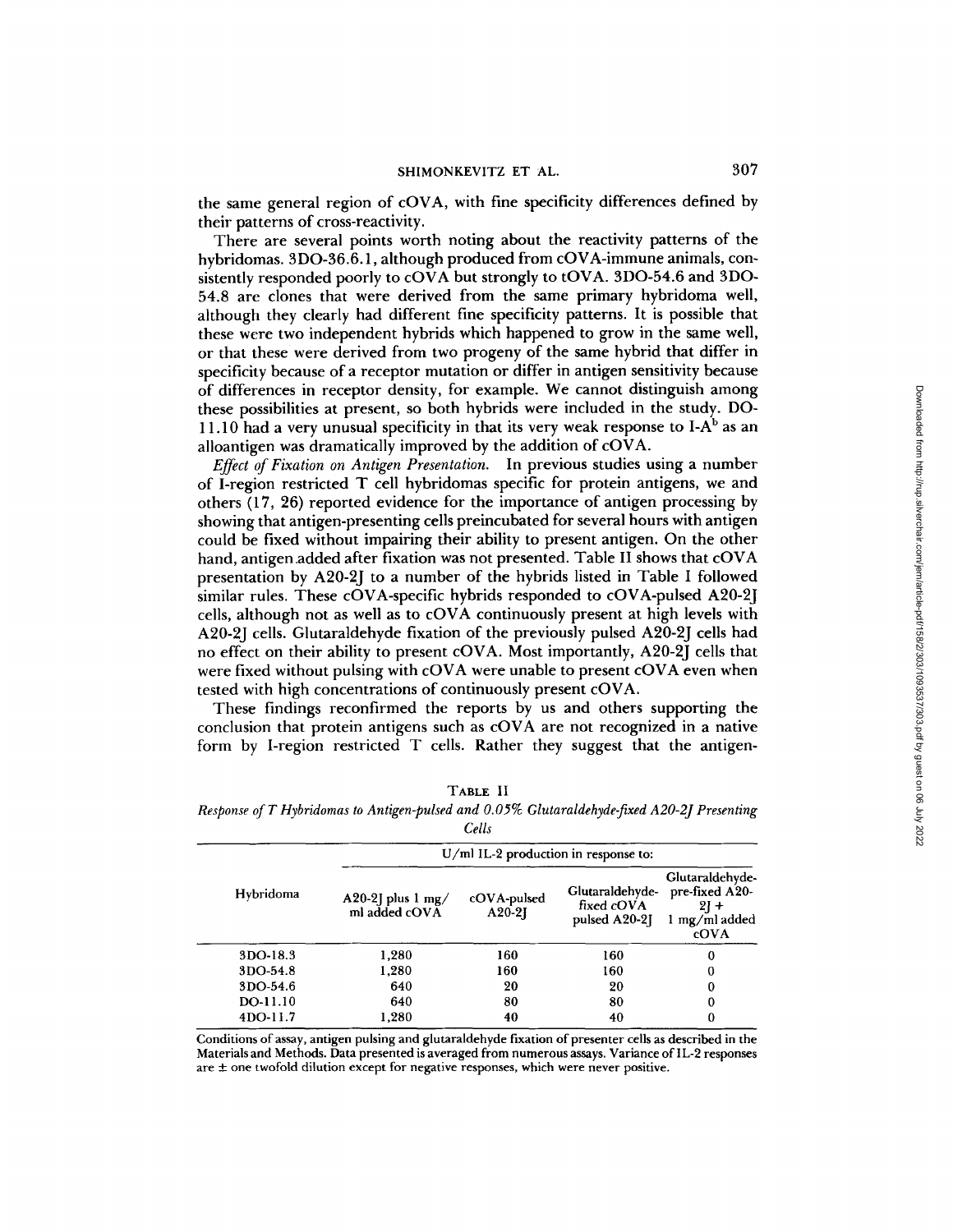presenting cells must alter or process the antigen to a form that can be recognized.

*Ability of Glutaraldehyde-fixed A20-2J Cells to Present Enzymatically and Chemically Generated OVA Peptides to the T Hybridomas.* We then designed a set of experiments to attempt to define more precisely what the essential antigen processing steps might be. Some of the possibilities we wished to distinguish were  $(a)$  that processing simply involved the denaturation of the protein,  $(b)$  that processing required the proteolytic cleavage of the protein into smaller peptides, and  $(c)$ that processing required other intracellular modifications to the protein, e.g. covalent coupling to membrane components during membrane biogenesis.

To test these possibilities we examined the ability of A20-2J cells before and after fixation to present exogenously added native cOVA, denatured cOVA, and cOVA peptides prepared by either enzymatic or CNBr cleavage of denatured cOVA. We reasoned that if denaturation was the essential feature of processing then this inability of fixed A20-2J cells to present native cOVA should be overcome by denaturation of the antigen. Similarly, if partial degradation was the critical step in processing then at least for some hybrids we should be able to restore the presenting ability of A20-2J cells by the right set of cleavages of the cOVA molecule in vitro. Finally, if some other essential intracellular event was required for processing then none of our extracellular manipulations should restore the presenting ability of the fixed A20-2J cells.

The results of these experiments are summarized in Table III. The left-hand side of Table III shows the production of IL-2 by the T hybridomas in response to cOVA, denatured cOVA, the tryptic and chymotrypic peptides, the tryptic peptides of citraconylated cOVA, and the cyanogen bromide-generated peptides of cOVA as presented by nonfixed A20-2J cells. As predicted by previous experience with protein antigens, all but two of the hybrids responded to both the native and denatured form of cOVA indicating that in general the T cells do not recognize conformational determinants found in the native molecule. Two hybrids failed to respond to denatured cOVA. In the case of 3DO-36.6.1, as discussed below, this failure to respond appeared to be related to antigen processing rather than to the destruction of the recognized determinant by denaturation. On the other hand, the hybridoma 4DO-11.7 was apparently reactive to a determinant on native cOVA that was destroyed by the urea denaturation or by the alkylation of cysteine residues.

Also, most of the hybridomas could be shown to react with at least one of the peptide preparations to a similar extent as to the native or denatured intact molecule, although, as might be expected, different hybridomas showed different patterns of reactivity to cOVA fragmented by each of the methods.

The right half of Table III shows the results of testing the ability of previously fixed A20-2J cells to present the various cOVA preparations. As shown in Table II, these fixed cells could not present native cOVA to any of the hybridomas demonstrating the need for some active, metabolic processing event before presentation. Denaturation of the cOVA did not restore its ability to be presented by the fixed A20-2J cells, indicating that denaturation alone did not account for processing. Remarkably, in 7 out of 10 hybridomas, the antigen-presenting ability of the fixed cells was restored by at least one of the cOVA fragmentation methods.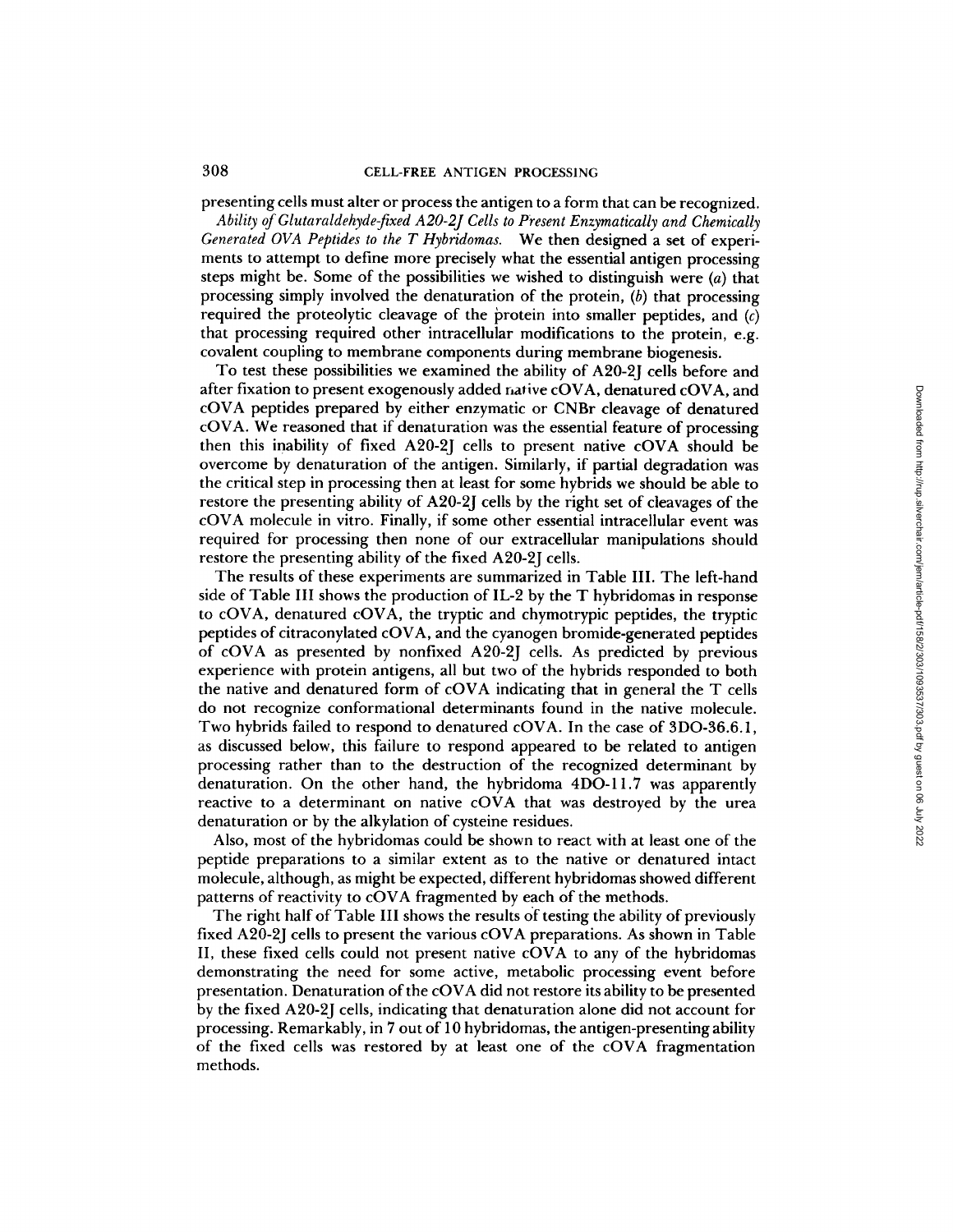| ľ | ADDED ATL<br>֖֖֖֖֖֖֖֖֖֖ׅ֖֖֖֖֧ׅ֖֧֖֧֪֪֪֧֚֚֚֚֚֚֚֚֚֚֚֚֚֚֚֚֚֚֚֚֚֚֚֬֝֝֝֝֓֞֝֓֞֝֝ | :<br>$\frac{1}{2}$<br>ļ<br>;<br>Ĩ<br>$\ddot{\ddot{\delta}}$ |
|---|---------------------------------------------------------------------------|-------------------------------------------------------------|
|   |                                                                           | ;<br>;<br>ו<br>ו                                            |

|                 |                  |                  |                                  | $A20-2$ ] plus 1 mg/ml cOVA                                 |                                           |                                        |        |           |                                  | Fixed A20-2J plus 1 mg/ml cOVA                              |                                            |                                      |
|-----------------|------------------|------------------|----------------------------------|-------------------------------------------------------------|-------------------------------------------|----------------------------------------|--------|-----------|----------------------------------|-------------------------------------------------------------|--------------------------------------------|--------------------------------------|
| Hybridoma       |                  | Native Denatured | denatured<br>digested<br>Trypsin | trypsin di-<br>gested de-<br>conylated<br>natured<br>Citra- | denatured<br>Chymo-<br>digested<br>urqq/u | $CN$ Br de<br>graded<br>tured<br>dena- | Native | Denatured | denatured<br>Trypsin<br>digested | trypsin di-<br>gested de-<br>conylated<br>natured<br>Citra- | tenatured<br>Chymo-<br>trypsin<br>digested | CNBr de-<br>graded<br>dena-<br>tured |
| DO-26.1         | 320              | 32 <sub>1</sub>  |                                  | 320                                                         |                                           | 320                                    |        |           |                                  |                                                             |                                            | ₽                                    |
| DO-36.6.        |                  |                  |                                  | 320                                                         |                                           |                                        |        |           |                                  |                                                             |                                            |                                      |
| DO-63.10        |                  | ě                | 20                               |                                                             |                                           | 320                                    |        |           |                                  |                                                             |                                            | 80                                   |
| DO-54.8         | .280             | $\frac{28}{5}$   | 640                              | 320<br>640                                                  | 80                                        | 640                                    |        |           | 320                              | 640                                                         |                                            | 320                                  |
| DO-54.6         | $\frac{320}{20}$ | ž                | 320                              | 640                                                         |                                           |                                        |        |           | 160                              | 160                                                         |                                            | $\ddot{ }$                           |
| <b>DO-11.10</b> | 640              | 64(              | 640                              | 640                                                         | 320                                       | 320<br>640                             |        |           | 640                              | 640                                                         | $\frac{60}{2}$                             | 320                                  |
| DO-18.3         | ,280             | , 280            |                                  |                                                             |                                           | , 280                                  |        |           |                                  |                                                             |                                            | 640                                  |
| DO-46.4         | 160              | 160              |                                  |                                                             |                                           | Ş                                      |        |           |                                  |                                                             |                                            | ຊ                                    |
| DO-20.10        | 320              | $\frac{32}{5}$   | 640                              | 640                                                         |                                           |                                        |        |           | 160                              | $\mathcal{L}$                                               |                                            |                                      |
| <b>DO-11.7</b>  | .280             |                  |                                  |                                                             |                                           |                                        |        |           |                                  |                                                             |                                            |                                      |

from several separate assays. Variance of IL-2 responses are  $\pm$  one dilution in the assay for IL-2 except for negative responses which were never positive.

# SHIMONKEVITZ ET AL. 309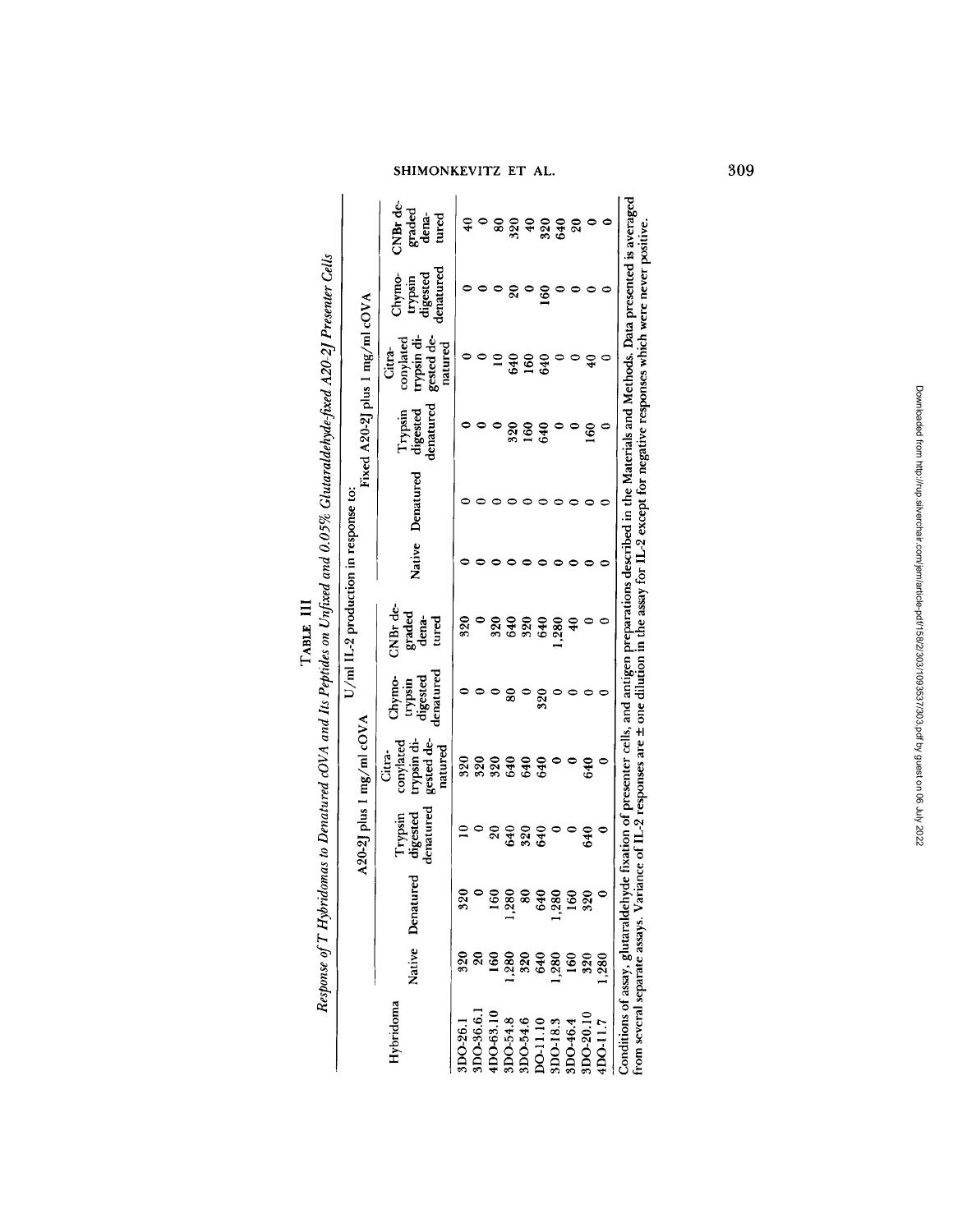The presence of both antigen (cOVA peptides) and fixed A20-2J presenters are required for recognition. The anti-I subregion-specific  $MK-D6$  (anti-I-A<sup>d</sup>) and M5/114 (anti-I-A,  $E^d$ ) monoclonal antibodies inhibit these responses in the same manner as with the intact antigens presented by viable A20-2J cells (data not shown). We consider this evidence that the OVA-specific H-2-restricted T hybridomas are recognizing the OVA peptides on the fixed presenters in an identical fashion as they recognize native antigen presented by viable A20-2J or macrophage presenters. Indeed, when the T hybridomas 3DO-18.3 and 3DO-54.8 were assayed for specific secretion of IL-2 in response to cOVA peptides on 0.1% glutaraldehyde-fixed BALB/c resident peritoneal cells, the same pattern of reactivity was observed as that seen with fixed A20-2J presenters (data not shown). The phenomenon is not unique, therefore, to B cell or tumor cell presenters as it can be demonstrated with fixed normal macrophages.

These results lead us to the major conclusion of this study: that for this set of cOVA-specific T cell hybridomas, the fragmentation of the cOVA to peptides is *both* necessary and, more importantly, sufficient to explain antigen processing. These results argue strongly against an essential role in processing for intracellular modifications other than antigen degradation.

There are a number of other important observations to be made from the data in Table III. Hybridoma 4DO-11.7 failed to respond to denatured cOVA or any of the cOVA peptide preparations whether presented by fixed or nonfixed A20~2J. As mentioned above, the most straightforward interpretation of this result is that the denaturation of cOVA permanently destroyed the determinant recognized by the hybridoma, either because the determinant is conformational or fails to survive the alkylation of the cOVA sulfhydryi groups.

The response pattern of 3DO-36.6.1 was particularly unexpected. As shown in Table I, although this hybridoma was derived from a cOVA-immunized mouse, it showed a poor response to cOVA, but a strong response to tOVA. This might have indicated a determinant in cOVA with very low affinity for the receptor on 3DO-36.6.1 that was dramatically improved by a species-specific amino acid substitution found in tOVA. The data in Table III, however, suggests an alternate explanation. The fact that trypsin treatment of citraconylated cOVA restored a strong response by 3DO-36.6.1 to this antigen indicates the presence of an equally effective determinant in both cOVA and tOVA. It would appear that this determinant can be processed efficiently by A20-2J from tOVA but not from cOVA unless helped by the appropriate extracellular enzyme treatment.

In no case did we observe a response with fixed A20-2J cells that was not also evident with unfixed cells. However, there were several examples where cleavage with a particular method yielded cOVA peptides that were presented by nonfixed but not by fixed A20-2J cells. This was particularly true with CNBr cleavage or digestion of the citraconylated cOVA with trypsin. Since these methods could be predicted to yield the largest cOVA fragments, it is possible that in some cases the degradation of the cOVA was not sufficient to release the relevant peptide. In this respect it will be interesting in the future to establish whether combining these or other fragmentation methods might reveal the relevant peptide in these partially degraded proteins.

While the data presented in Tables I and III support the conclusion that the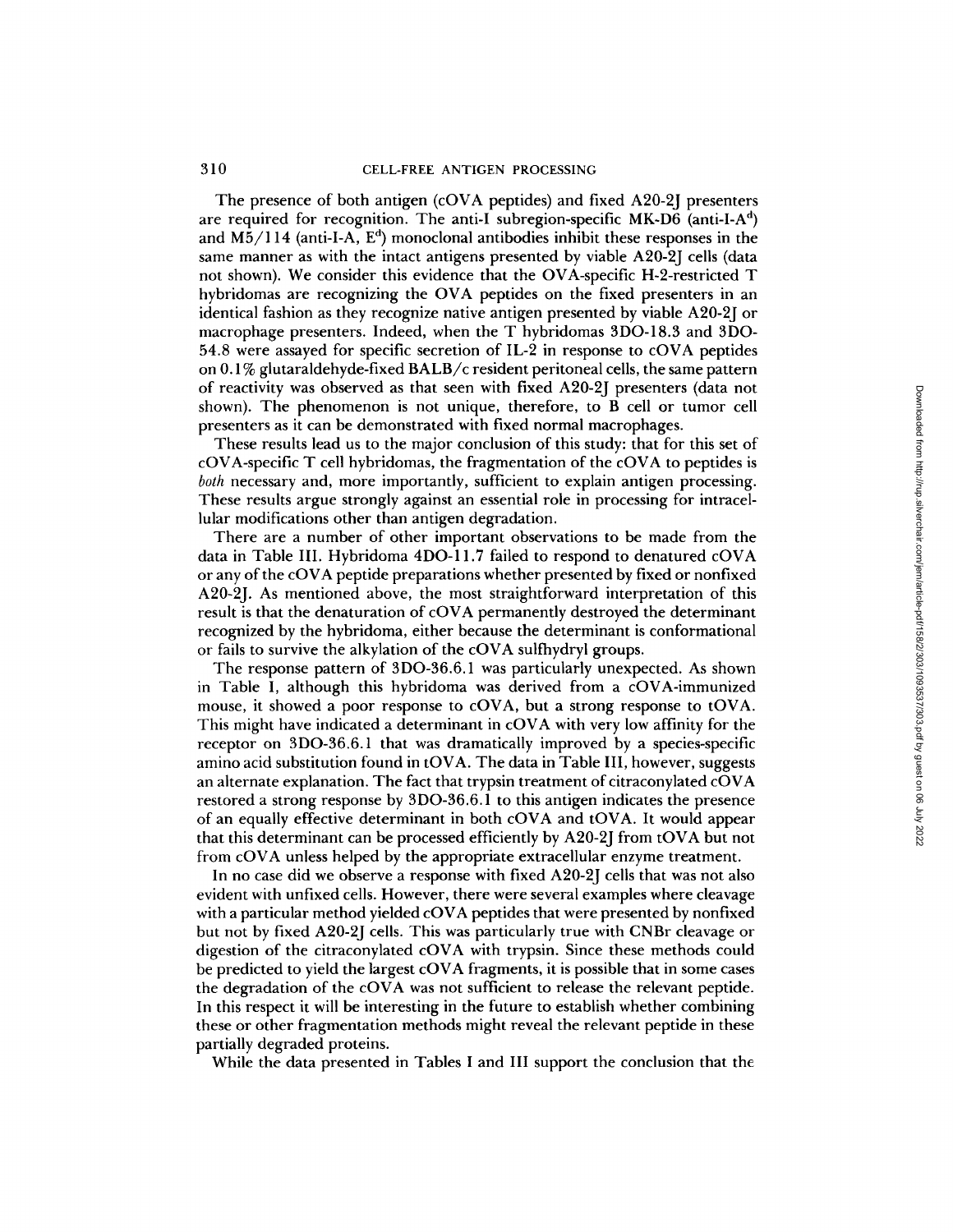hybrids used in these studies each had a unique receptor defined by its fine specificity, the patterns of reactivity seen in Table III suggest that certain of these hybrids nevertheless may be responding to the same portion of the cOVA molecule. For example, the responses of 3DO-26.1 and 4DO-63.10 to the cOVA peptides were strikingly similar, suggesting a particular portion of the cOVA molecule may be preferentially seen in association with I- $E<sup>d</sup>$ . Similarly 3DO-54.6, 3DO-54.8, and DO-11.10 had similar reactivity patterns with the cOVA fragments, again suggesting a response to a common region of the cOVA molecule. In preliminary experiments fractionating the cOVA tryptic peptides, we have strengthened this conclusion with the finding that each of these three hybrids apparently recognize the same tryptic peptide.

*Evidence for Fixation of A20-2J.* It was critical to the interpretation of our results that the fixation of A20-2J cells be effective. Others have shown that treatment of different cell lines with varying amounts of glutaraldehyde can eliminate amino acid or nucleic acid incorporation and antibody plus complement or cytotoxic T cell recognition and lysis (28). Although the data presented here is for 0.05% glutaraldehyde-fixed A20-2J cells, presentation of cOVA digests occurs in an undiminished fashion, as evidenced by T cell secretion of IL-2, by A20-2J cells prefixed with concentrations of glutaraldehyde up to 0.3% for 30 s at room temperature (data not shown). The fact that the glutaraldehyde fixation totally eliminated the ability of A20-2J to present nondegraded  $cOVA$  certainly indicated a severe diminution of the cells' metabolic capabilities. However, we performed several additional control experiments to assess further the metabolic activity of these cells. We determined that these fixed cells were unable to proliferate in culture (data not shown). Furthermore, as shown in Table IV, the fixation procedure reduced protein synthesis as evidenced by the ability of A20- 2] to incorporate  $[{}^{3}H]$ leucine into acid insoluble material, to 1% or less of that seen in unfixed cells. We haven't determined as yet whether this small residual activity reflects actual protein synthesis or simply trapping of a small amount of the free  $[{}^{3}H]$  leucine in the acid-precipitated cells. In addition, the stability of the fixed cells was tested. Fixed A20-2J cells that had been stored at 4°C for up to 3 wk were unaffected in their ability to present cOVA peptide fragments to the cOVA-specific hybrids (Table V). We assessed the ability of fixed or unfixed A20-2J cells to degrade denatured cOVA. Cells were incubated overnight with

|                     | [ <sup>3</sup> H]Leucine incorporated into TCA precipitable | material (cpm $\times$ 10 <sup>-3</sup> ) |                                                   |
|---------------------|-------------------------------------------------------------|-------------------------------------------|---------------------------------------------------|
| No. of A20-2J cells | Nonfixed A20-2] aldehyde-fixed glutaraldehyde-              | $A20-2I$                                  | Freshly glutar- 5-d previously<br>fixed $A20-2$ ] |
| $5 \times 10^5$     | 101                                                         | 1.4                                       | 0.4                                               |
| $1 \times 10^5$     | 20.7                                                        | 0.1                                       | 0.1                                               |

| TABLE IV                                                         |
|------------------------------------------------------------------|
| Inhibition of Protein Synthesis by 0.05% Glutaraldehyde Fixation |

Assay conditions described in the Materials and Methods. Data shown are averaged from duplicate counts of a single experiment from which background counts have been subtracted.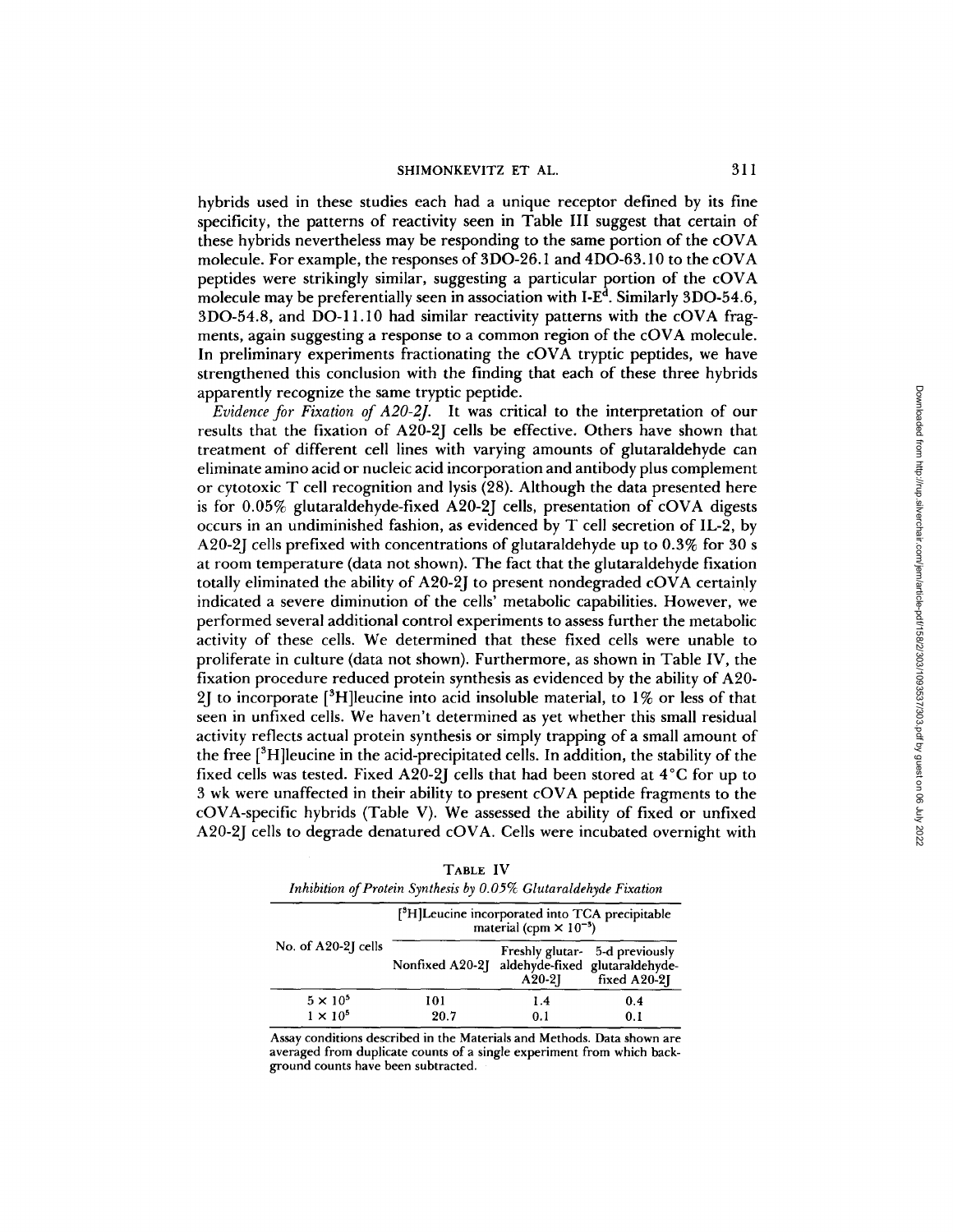|          |                                          |                | TABLE V                     | Stability of 0.05% Glutaraldehyde-fixed A20-2J Cells |                                |                             |                          |
|----------|------------------------------------------|----------------|-----------------------------|------------------------------------------------------|--------------------------------|-----------------------------|--------------------------|
|          | IL-2 production $(U/ml)$ in response to: |                |                             |                                                      |                                |                             |                          |
| Hybrid   | Non-fixed<br>$A20-2$<br>plus             |                | Freshly fixed A20-2] plus   |                                                      | A20-2] fixed 3 wk earlier plus |                             |                          |
|          | native<br>cOVA                           | native<br>cOVA | trypsin<br>treated-<br>cOVA | CNBr<br>treated-<br>cOVA                             | native<br>cOVA                 | trypsin<br>treated-<br>cOVA | CNBr<br>treated-<br>cOVA |
| 3DO-54.8 | 640                                      | $\bf{0}$       | 640                         | nt                                                   | $\theta$                       | 320                         | nt                       |
| 3DO-18.3 | 640                                      | 0              | nt                          | 640                                                  | $\bf{0}$                       | nt                          | 320                      |

Conditions of assay and glutaraldehyde fixation of presenter cells as described in the Materials and Methods. Data presented is averaged from numerous assays. Variance of IL-2 responses are  $\pm$  one twofold dilution except for negative responses which were never positive. *nt,* not tested.



FIGURE 1. Failure of fixed A20-2J cells to catabolize cOVA. Fixed and unfixed A20-2J cells were incubated for 24 h with 125I-labeled denatured cOVA and the cell-associated radiolabeled peptides analyzed by SDS-PAGE as described in the Materials and Methods. Lane 1, intact <sup>125</sup>I-cOVA (250,000 cpm). Lane 2, <sup>125</sup>I-cOVA associated with unfixed A20-2J (100,000 cpm).<br>Lane 3, <sup>125</sup>I-cOVA associated with fixed A20-2J (40,000 cpm).

<sup>125</sup>I-labeled denatured cOVA and then washed to remove unbound antigen. Of the input radioactivity,  $\sim$ 17% remained associated with the unfixed A20-2J cells, and 4% with the fixed A20-2J cells. The cell pellets were dissolved in SDS and the lysates and intact  $^{125}$ I-denatured cOVA were analyzed by SDS-PAGE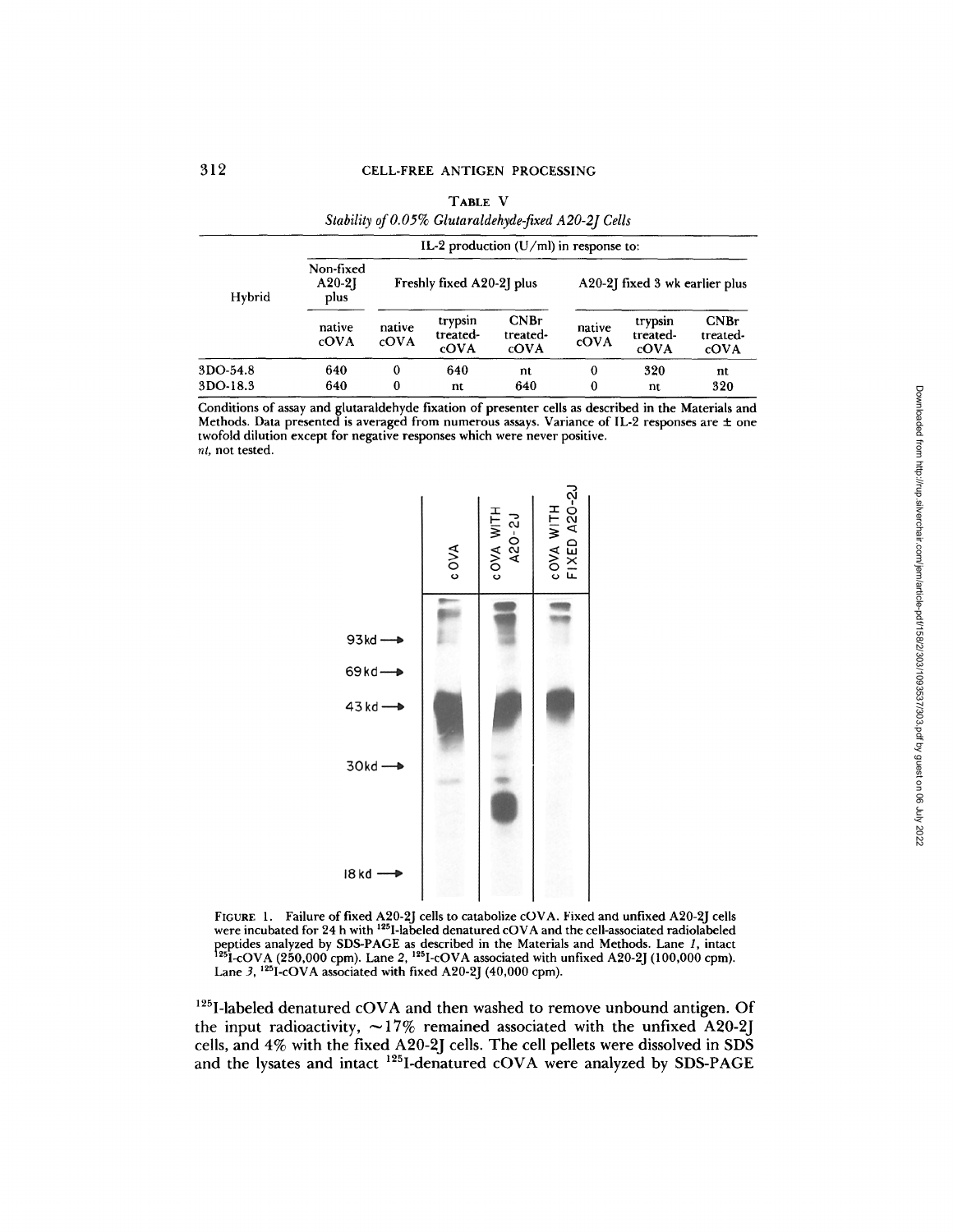(Fig. 1). A considerable portion of the cOVA associated with the unfixed A20- 2J cells was degraded to <sup>125</sup>I-labeled peptides ranging in molecular weight from  $\sim$ 20 to 35 kdaltons. There was no evidence of degradation of the cOVA associated with the fixed A20-2J cells.

Taken together these results strengthen our overall conclusion that metabolically inert fixed cells cannot process antigen but are very effective at presenting preprocessed antigenic peptides.

### Discussion

Recognition of protein antigens in vitro by I-region restricted, antigen-specific T cells has been known for several years to require presentation of the antigen on an Ia-bearing cell. Although originally macrophages were thought to be the primary presenting cell (20, 30), there now exists convincing evidence that other cell types, especially B cells, can take up antigen effectively and present it in an I-region restricted fashion (24, 31).

Observations, such as the lag time between antigen uptake and antigen presentation (15, 16), the equal effectiveness of native, denatured, and fragmented antigen in stimulating secondary  $T$  cell responses (10-14), and the inhibitory effect of fixatives given before but not after incubation of the presenting cell with antigen (17, 26) have all led to the concept of antigen "processing." This term has commonly been used to signify the uptake, internalization, partial degradation and/or modification, and re-expression on the cell surface of fragments of protein antigens that can be seen in association with I-region molecules by T cells.

Although the circumstantial evidence in favor of antigen processing is strong, there is little direct evidence for any of the steps involved. A major obstacle in attacking this problem experimentally has been the inability to follow or control the processing of antigen in viable presenting cells. Thus, one is unable to distinguish which of the catabolic pathways followed by the antigen are essential to antigen presentation and which are not.

The experimental system that we developed to study this problem was the stimulation of IL-2 production from a set of cOVA-specific,  $I^d$ -restricted T cell hybridomas by cOVA presented by the  $Ia^+$ , BALB/c B cell lymphoma, A20-2J. This system had a number of advantages. First, all of our previous experience with these T cell hybridomas indicated that their response depended only on the recognition of cOVA plus  $I<sup>d</sup>$  molecules with no requirement for mediators such as, interleukin-l, from the presenting cell. Thus we felt we could isolate the events necessary for antigen presentation from other events related to T cell activation. Second, our set of T cells were clonal and selected to cover as many of the various determinants on cOVA as possible. We expected that the individual determinants of the OVA molecule may be processed in different ways; thus, the complexity of antigen processing observed with a heterogenous set of responding T cells might become simpler at the clonal level. Third, we had shown that B cell lymphomas, such as A20-2J, were very efficient at antigen presentation in that when compared to normal macrophages these cells took up less antigen and degraded antigen less, but were equally or more effective in antigen presentation. Thus, we felt that distinguishing essential from nonessential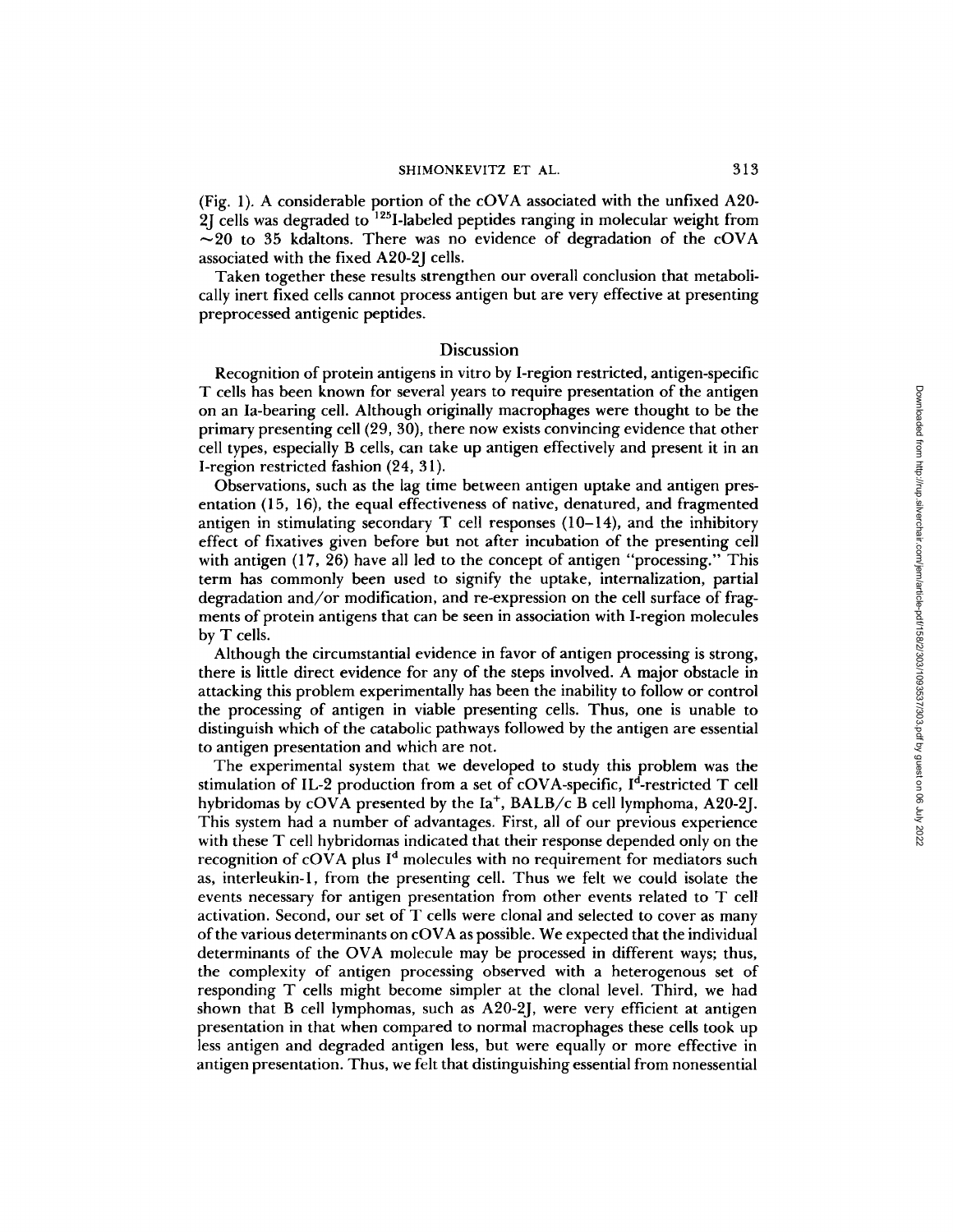antigen degradation might be easier in these cells. Finally, we took advantage of our recent observation that the antigen-presenting abilities of A20-2J and other types of presenting cells were not destroyed by fixation, provided that the cells were allowed sufficient time to process the antigen before fixation. We reasoned that the events essential to antigen processing might be definable outside the cell by using these presenting cells whose own metabolic capabilities were neutralized by fixation.

The essential finding of our studies presented here was that A20-2J cells fixed with glutaraldehyde were unable to present cOVA unless the molecule had been previously fragmented either chemically or enzymatically. As expected, the different fragmentation methods were more or less effective depending on the responding T cell hybridoma clone, indicating the recognition of particular regions of the OVA molecule by individual T cell hybridomas. These results offer direct evidence that antigen fragmentation is generally a required step in processing of the soluble protein antigen such as cOVA.

Our results also led us to the unexpected conclusion that for this experimental system, antigen fragmentation was sufficient to define antigen processing since once degraded to peptides the antigen could be presented by apparently metabolically inert  $Ia^+$  cells. The strength of this conclusion was dependent on the effectiveness of the glutaraidehyde fixation of A20-2J. Our experiments demonstrated that these fixed cells were  $(a)$  not viable,  $(b)$  unable to functionally process or biochemically degrade cOVA,  $(c)$  unable to synthesize protein, and  $(d)$ stable in their presenting function upon long term storage. These results certainly place limitations on what further modifications the fixed A20-2J cells might make on the cOVA peptide fragments. Nevertheless, the fixation conditions used in our experiments were quite mild and we cannot as yet rule out formally the possibility that some cellular functions (e.g. surface membrane enzymes) survived the fixation and storage to play an essential role in the further modification of the antigen peptides.

In summary, the data presented here confirms the central role of antigen degradation in antigen processing for presentation to T cells. This experimental system offers great promise in both investigating the essential steps in antigen processing and defining the nature of the antigen as it is recognized in association with I-region molecules by T cells.

### Summary

We examined the ability of a set of cloned chicken ovaibumin (cOVA)-specific,  $I<sup>d</sup>$ -restricted, T cell hybridomas to produce interleukin-2 in response to cOVA presented by the Ia + B cell iymphoma line, A20-2J. Although viable A20-2J cells presented native, denatured, and fragmented cOVA more or less equally well, A20-2J cells that were glutaraldehyde-fixed could present only enzymatically or chemically fragmented cOVA. These results suggest that antigen fragmentation may be both necessary and sufficient to define accessory cell processing of soluble antigens so that they may be recognized in association with I-region molecules by T cells.

We would like to thank Janice White for making available the DO11.10 hybridoma to us,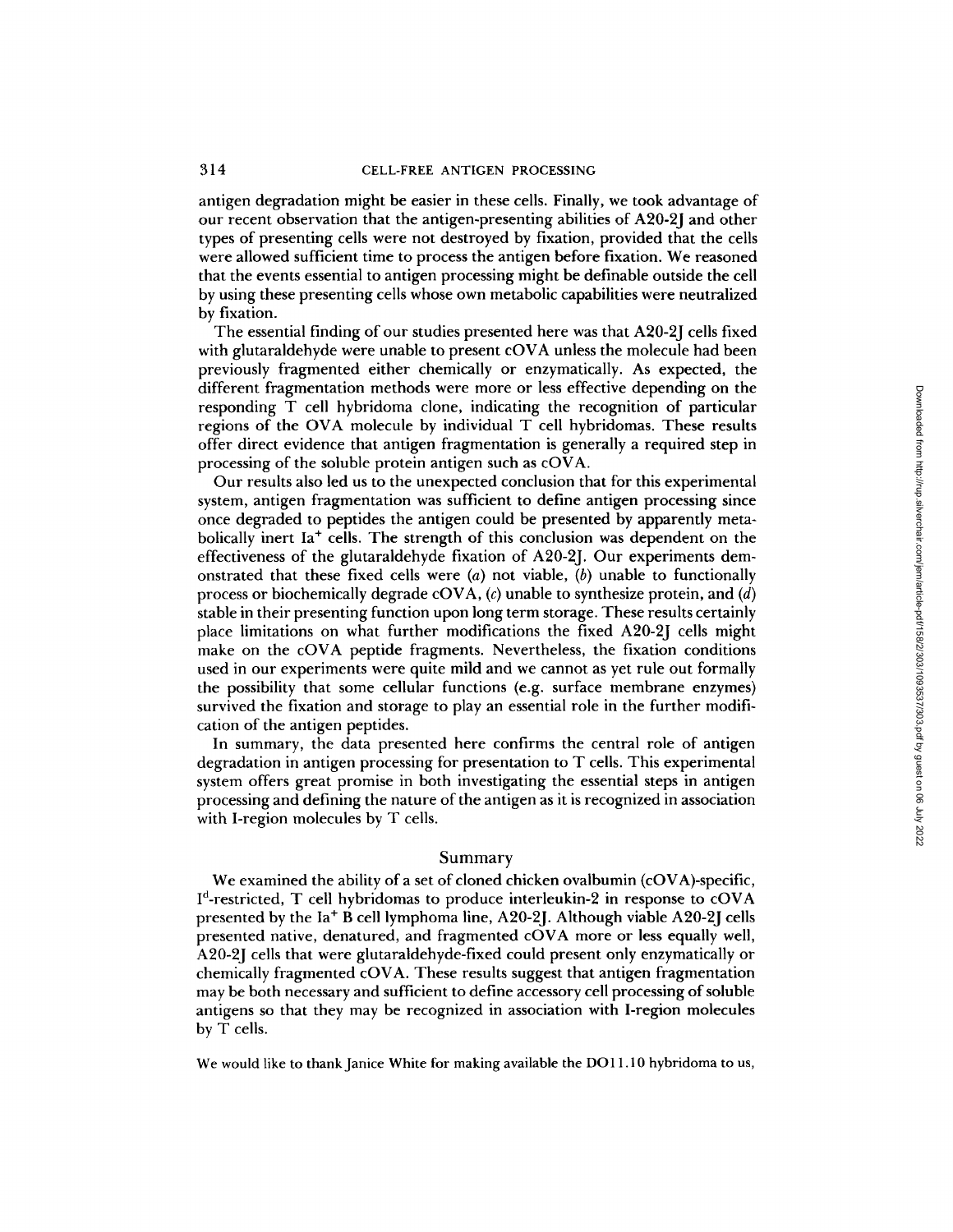Sonia Colon for the preparation of the enzyme and chemical digests of ovalbumin, and Edna Squillante for the preparation of the manuscript.

*Received for publication 29 March 1983.* 

# References

- 1. M611er, G., editor. 1978. Role of macrophages in the immune response. *Immunol.*  Rev. 40:1.
- 2. Unanue, E., and A. Rosenthal, editors. 1980. Macrophage Regulation of Immunity. Academic Press, New York.
- 3. Unanue, E. 1981. The regulatory role of the macrophage in antigenic stimulation. II. Symbiotic relationship between lymphocytes and macrophages. *Adv. Immunol.*  31:1.
- 4. Hodes, R., G. Ahmann, K. Hathcock, H. Dickler, and A. Singer. 1978. Cellular and genetic control of antibody responses in *vitro.* IV. Expression of Ia antigens on accessory cells is required for responses to soluble antigens including a response under Ir gene control. *J. Immunol.* 121:1501.
- 5. Cowing, C., S. Pincus, D. Sachs, and H. Dickler. 1978. A subpopulation of adherent accessory cells bearing both I-A and I-E or C subregion antigens is required for antigen-specific murine T lymphocyte proliferation. *J. Immunol.* 121:1680.
- 6. Rosenthal, A. 1978. Determinant selection and macrophage function in genetic control of the immune response. *Immunol. Rev.* 40:136.
- 7. Berzofsky, J., L. Richman, and D. Killian. 1979. Distinct H-2-1inked Ir genes control both antibody and T cell responses to different determinants on the same antigen, myoglobin. *Proc. Natl. Acad. Sci. USA.* 76:4046.
- 8. Clark, R.,J. Chiba, S. Szweig, and E. Shevach. 1982. T cell colonies recognize antigen in association with specific epitopes on Ia molecules. *Nature (Lond.)* 295:412.
- 9. Hedrick, S., L. Matis, T. Hecht, L. Samelson, D. Longo, E. Heber-Katz, and R. Schwartz. 1982. The fine specificity of antigen and Ia determinant recognition by T cell hybridoma clones specific for pigeon cytochrome c. *Cell.* 30:141.
- 10. Ishizaka, K., H. Okudaira, and T. King. 1975. Immunogenic properties of modified antigen E. II. Ability of urea-denatured antigen and  $\alpha$ -poly-peptide chain to prime T cells specific for antigen E.J. *Immunol.* 114:110.
- 11. Chesnut, R., R. Endres, and H. Grey. 1980. Antigen recognition by T cells and B cells: recognition of cross-reactivity between native and denatured forms of globular antigens. *Clin. Immunol. Immunopathol.* 15:397.
- 12. Thomas, D., J. Schauster, and G. Wilner. 1981. Nature of T lymphocyte recognition of macrophage-associated antigens. III. Definition of the antigenic regions of human fibrinopeptide B involved in guinea pig T cell responses. *Cell. Immunol.* 58:238.
- 13. Thomas, J., W. Danho, E. Bullesbach, J. Föhlesand, and A. Rosenthal. 1981. Immune response gene control of determinant selection. III. Polypeptide fragments of insulin are differentially recognized by T but not B cells in insulin-immune guinea pigs. J. *Immunol.* 126:1095.
- 14. Matis, L., S. Hedrick, C. Hannum, M. Ultee, D. Lebwohl, E. Margoliash, A. Solinger, E. Lerner, and R. Schwartz. 1982. The T lymphocyte response to cytochrome c. III. Relationship of the fine specificity of antigen recognition to MHC genotype. J. *lmmunol.* 128:2439.
- 15. Waldron, J., R. Horn, and A. Rosenthal. 1974. Antigen-induced proliferation of guinea pig lymphocytes *in vitro:* functional aspects of antigen handling by macrophages.J. *Immunol.* 112:746.